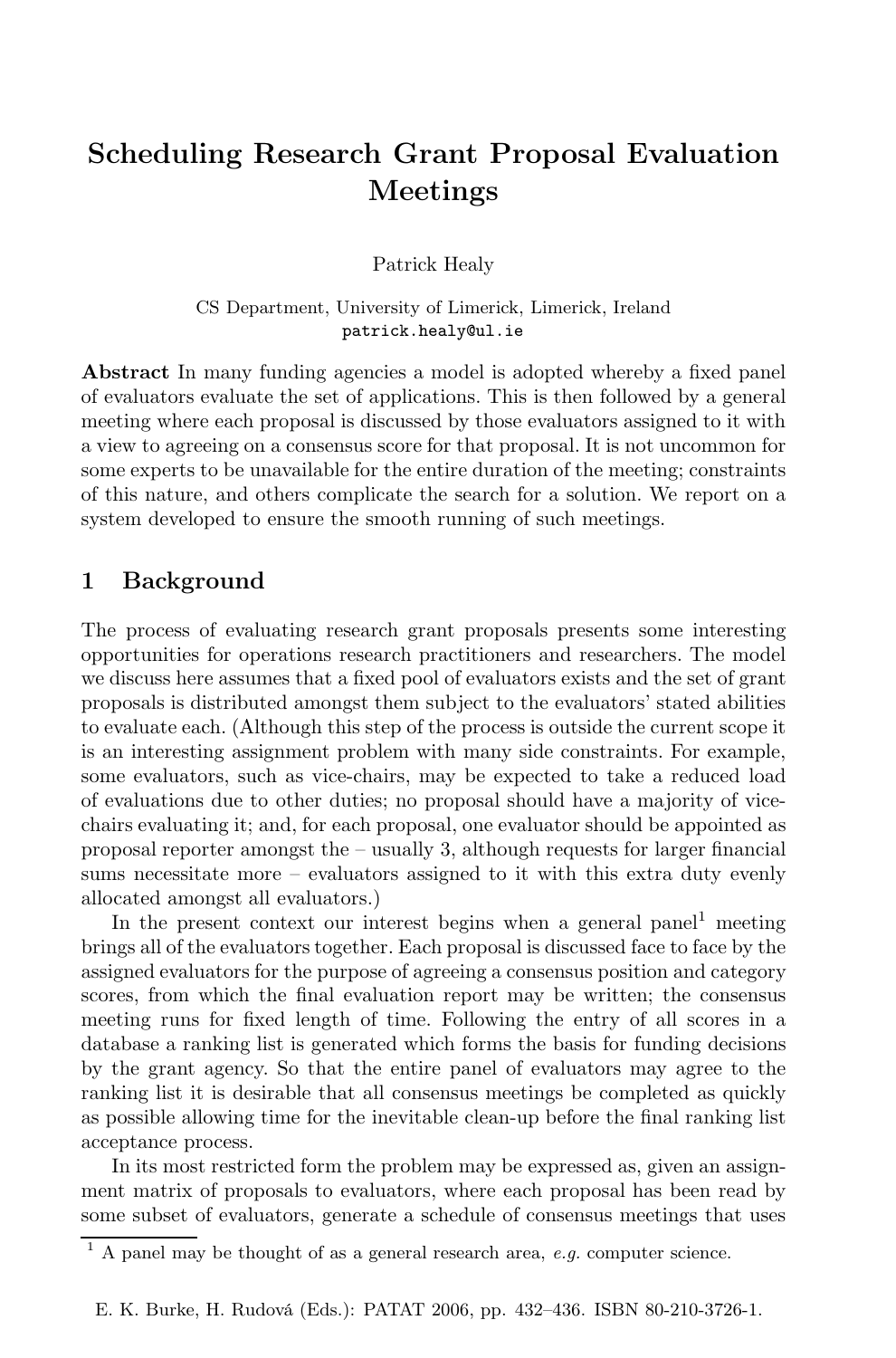the fewest number of time periods where the meetings can be held. A maximum of  $T$  time periods exist.

The constraints that must be respected, then, are:

- 1. A consensus meeting can only take place during one time slot:
- 2. An expert can only be in one consensus meeting during a time slot;
- 3. If a consensus meeting for a proposal takes place then all of the experts assigned to it must be present;
- 4. No more than T time slots may be used

The goal is to minimize the number of time slots used. While the problem bears some resemblance to the teacher-class timetabling problem, the objective function differs, as well as some of the constraints. In the following section we describe our first approach to solve the problem by modelling it as an ILP.

### $\overline{2}$ An ILP Model

Given  $E = e_{ij}$ , the assignment matrix that indicates what experts have been assigned to read proposal j, we can view its transpose  $E^T = P = p_{ij}$  as the matrix that indicates what proposals have been assigned to expert  $j$ .

We introduce binary variables  $x_{ij}$  that indicate that the consensus meeting for proposal i will take place in time slot j, and  $y_{ij}$  that indicate that expert i is in some meeting during time slot  $j, 1 \leq j \leq T$ .

Constraint 1 above can be implemented by

$$
\sum_{j} x_{ij} = 1 \qquad \qquad \forall i
$$

Constraint 2 says that if an expert is assigned to a time slot then  $s$ /he must be evaluating exactly one proposal from their allocation and, conversely, if an expert is not assigned to a time slot then none of their allocation are being evaluated in this slot.

$$
y_{ij} = \sum_{k} p_{ik} x_{kj} = \sum_{k} e_{ki} x_{kj} \qquad \forall i, j
$$

Constraint  $3$  can be interpreted as meaning "meeting for proposal  $i$  happens at time  $j \Rightarrow$  all of the experts associated with this proposal are assigned to this slot". Note that this relation is not ' $\Leftrightarrow$ ' since the same three experts may be involved in a different proposal. Also, by virtue of constraint 1 an expert can only attend one meeting in a time slot. Its implementation is

$$
w_i x_{ij} \le \sum_k e_{ik} y_{kj} \qquad \forall i, j
$$

where  $w_i = \sum_j p_{ij}$  is the number of evaluators assigned to proposal *i*.

The goal is to minimise the number of time slots used. To do this we ask "how many proposals were evaluated in time slot  $j$ ?" ( $\sum_i x_{ij}$ ) and charge j for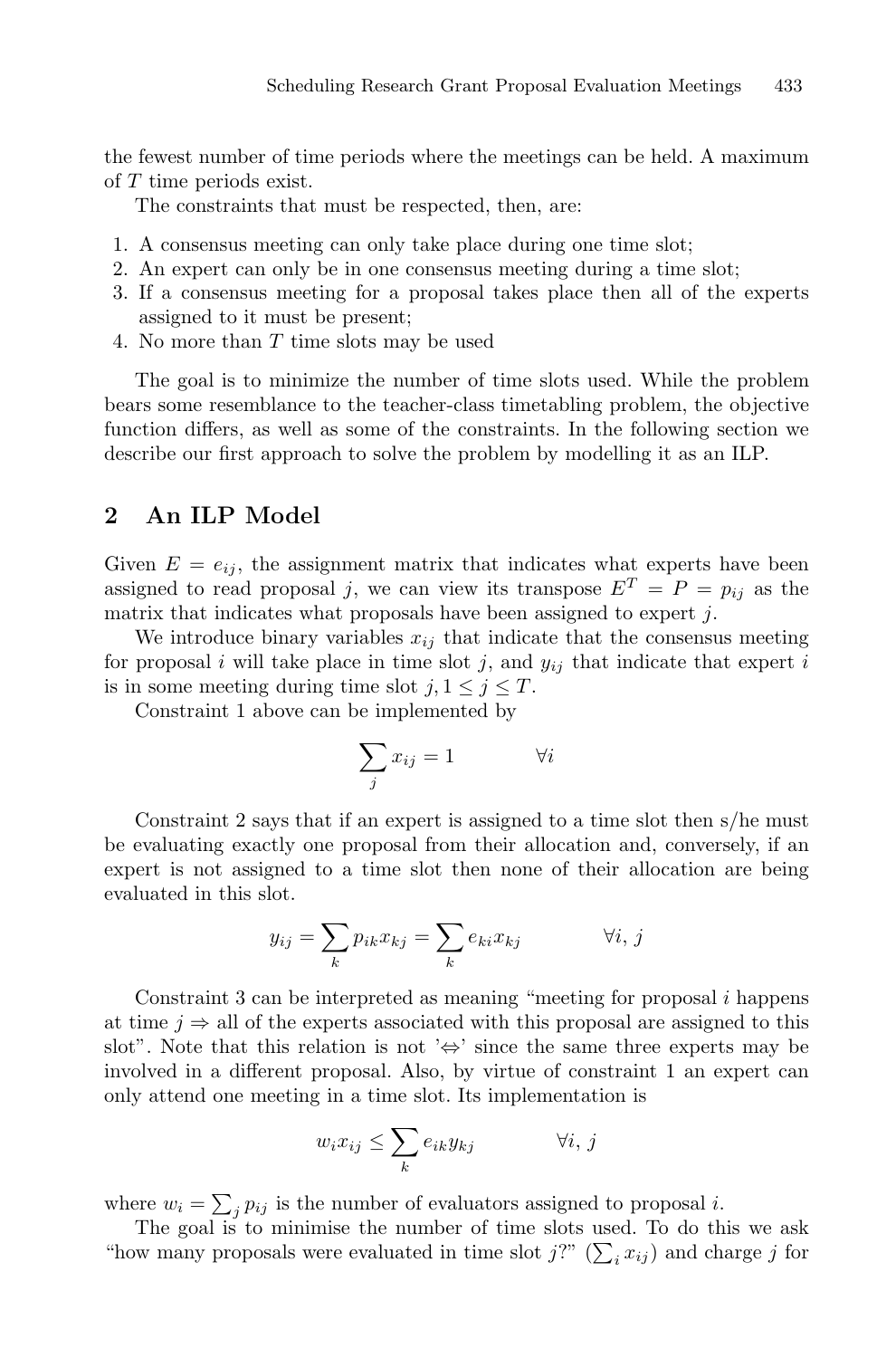each of these. This forces as many proposals as possible into "small" time slots for, if a proposal is evaluated in a later time slot  $j'$ , instead of j, the cost rises by an amount  $j'-j$ . The cost z is

$$
z = \sum_j \left(j \sum_i y_{ij}\right)
$$

Thus the ILP model we solve is

$$
\text{minimize} \quad \sum_{j} \left( j \sum_{i} y_{ij} \right) \tag{1}
$$

subjectto

$$
\sum_{i} x_{ij} = 1 \qquad \qquad \forall i \tag{3}
$$

$$
y_{ij} = \sum_{k} e_{ki} x_{kj} \qquad \forall i, j \qquad (4)
$$

 $(2)$ 

$$
w_i x_{ij} \le \sum_k e_{ik} y_{kj} \qquad \forall i, j \qquad (5)
$$

binary  $x_{ij}, y_{ij}$ 

For a problem instance involving 58 evaluators and 383 proposals using CPLEX 7.0 and running on a Pentium V, the previous model had not terminated after 3 days of running time.

Of equal concern was the inadequacy of the implemented model. It often arises that an evaluator cannot be present for the entire duration or may arrive late and thus, not all slots are equally suitable. Further, some evaluators (e.g. vice-chairs) have other duties and it is desirable that their consensus meetings be scheduled as early as possible. (One further constraint that the system was required to deal with was that, on occasion, the entire panel meeting is actually a coalition of smaller panels, with evaluators involved in some or all of these smaller panels. It was desirable that smaller panels were completed as soon as possible, allowing the data entry and ranking list generation to take place for these smaller panels.)

An alternative solution strategy is described below.

#### 3 A Refined Model

In addition to constraints 1 - 4, the following refinements are now also considered to address the deficiencies described above.

- R1 No consensus meeting may be scheduled at a time when not all assigned evaluators are present;
- R2 Evaluators with other duties should be scheduled to finish their consensus meeting duties as early as possible;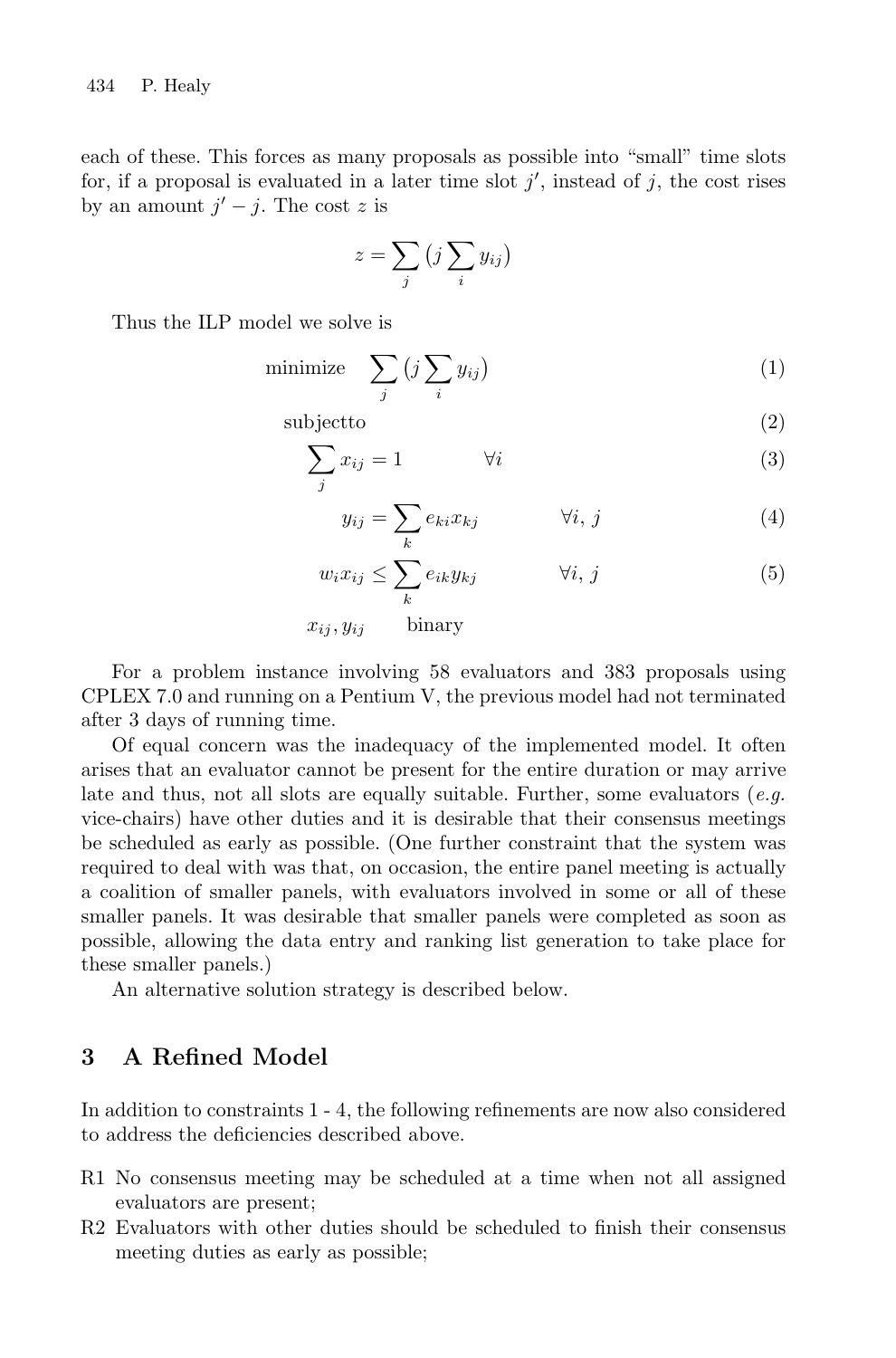R3 Some proposals (for example, those associated with a smaller sub-panel) should be scheduled as early as possible

Graph coloring is long associated with timetabling  $[2-4]$  and we adopt this approach here. For the model presented in Section 2 we construct a graph  $G =$  $(V, E)$ , where the vertices represent proposals and an edge exists between two vertices if the corresponding proposals have one or more evaluators in common. In any legal vertex colouring, vertices of the same colour may be scheduled together since they are guaranteed to be non-adjacant. In the absence of limits on evaluators availabilities  $P_i$ , the proposals of colour  $i = 1, \ldots, C$ , may be scheduled, respectively, in time slots  $S_i, i = 1, \ldots, C$ .

Using a Tabu search-based vertex colouring algorithm gives quite satisfactory results on problem instances commensurate with that described earlier.

#### **Restricted Evaluator Availabilities**  $3.1$

Restricted availability of one or more evaluators can be accommodated by solving a maximum cardinality bipartite matching instance [1]. We construct the bipartite graph  $B = (U, V, E)$ , where  $U = \{i | 1 \le i \le C\}$  is the set of colourings and  $V = \{j | 1 \le j \le T\}$ . Vertices u and v are connected by an edge if it is possible to schedule *all* evaluators involved with proposals  $P_u$  during time period v. The neighbourhood of u is the set of time slots in which all proposals  $P_u$  may be feasibly scheduled.

However, two proposals assigned to the same colour class may require evaluators who cannot be present simultaneously and this will result in vertex  $u$  having 0 neighbours, and thus unschedulable. Therefore, it is necessary to add to  $G$ , prior to colouring, an edge between every pair of proposals having evaluators not present simultaneously. (A separate but related *feasibility* check ensures that if two evaluators work together on  $k$  proposals then there are at least  $k$  slots when both are available.

Soft Constraints Constraints R2 and R3 are treated differently since they do not affect feasibility. We build the bipartite graph as previously described but we now add weights to edges. Initially every edge  $(u, v)$  has weight 1 but under certain circumstances these weights may be augmented by the following process: for a colour class u and its neighbourhood,  $N(u) = \{v_{i_1}, v_{i_2}, \ldots, v_{i_m}\}, 1 \leq i_j \leq$  $T, |N(u)| = m$ , a weight or bias  $b^{i_j}, 0 < b < 1$  is added to each such edge. Different biases may be used for R2 and R3.

On this weighted bipartite graph we call a maximum weighted bipartite match*ing* algorithm, which has the effect of choosing earlier time slots for a coloured set of proposals

In the case of constraint R2 each vice-chair is considered in turn, and the previous process is applied to the colourings in which their proposals appear. Likewise, in order to accommodate constraint R3, if a proposal is marked as requiring early completion then it can be thus biassed. Funding agency officials have the ability to specify different weightings depending on their priorities.